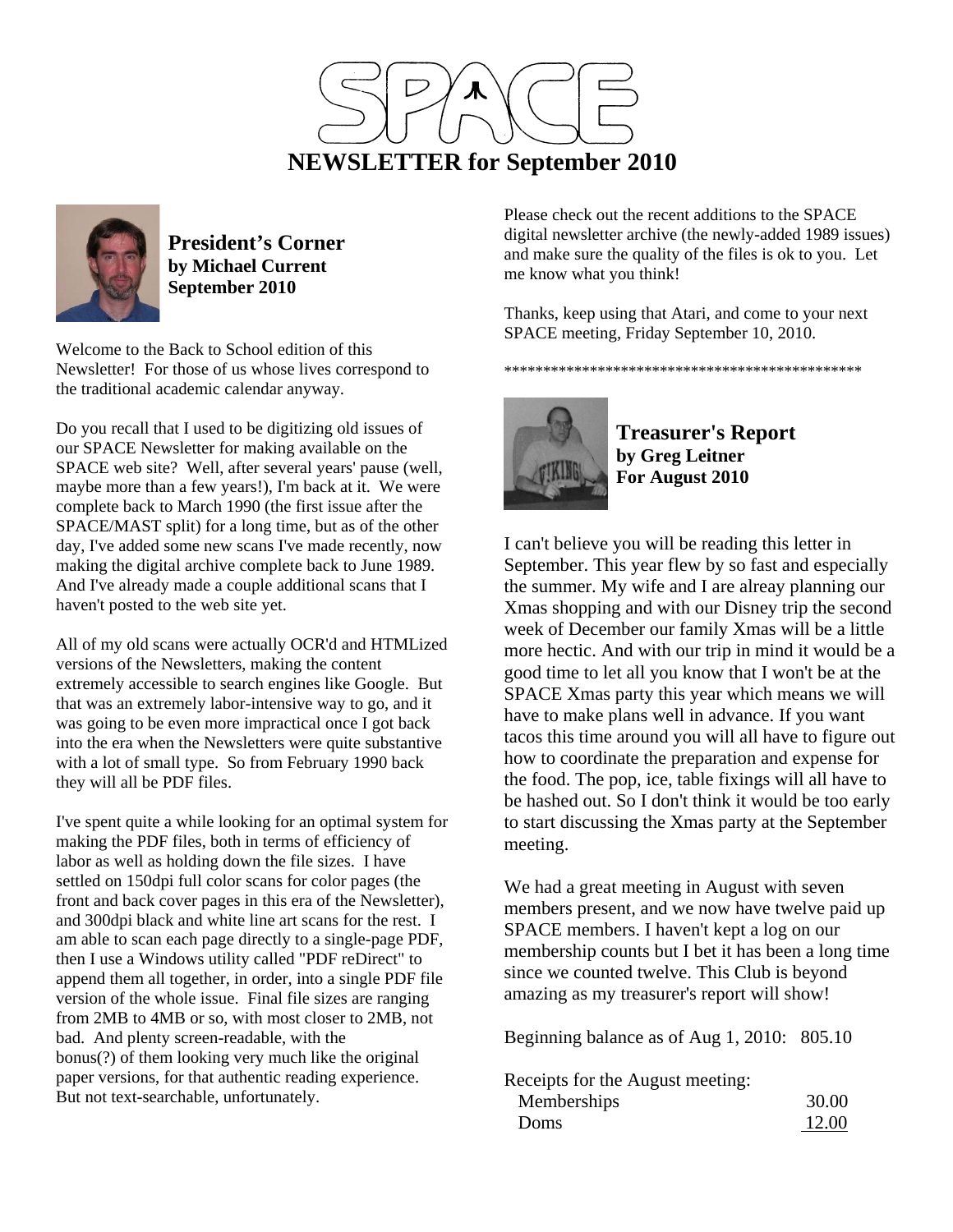No expenses for the month

Ending balance as of August 31, 2010: 847.10

See what I mean!! How can a small Club of just twelve members keep going like this in the economy we are still battling? Do you know that our bank balance at this time last year was \$787.25? You have all played a valuable part in keeping SPACE extremely solvent in these trying times. With a few memberships coming due in the next couple of months and a another auction although much smaller before year end, we may get close to the thousand dollar mark. Of course that would be if I don't get the room rental bill before the end of the year and we all know that is our biggest expense of \$300.00. Wouldn't it be nice (sorry Beach Boys) if we reach year end with all expenses paid and we still had around \$700.00 in our Treasury? That would be simpy amazing and that really says something about our SPACE members and all the support you provide. Long live SPACE!!

Try to make the meeting next month. Those of you who missed the August meeting lost out on the chance to see a Jaguar running movies. Lance, Steve Peck and Nolan proved all the experts wrong when they said it couldn't be done. Maybe they will bring the Jaguar in again for a future presentation because they were really proud of their accomplishment and they prove that you are not always limited by what the mfgs. say their hardware is capable of providing. Kudos to Lance, Steve and Nolan.

See you all next month. It's definitely worth coming because you just never know!!

\*\*\*\*\*\*\*\*\*\*\*\*\*\*\*\*\*\*\*\*\*\*\*\*\*\*\*\*\*\*\*\*\*\*\*\*\*\*\*\*\*\*\*\*\*\*

**Secretary's Report By Steven Peck For August 2010** 

No minutes from the July meeting were submitted in time for this newsletter.



**BBS Corner By Nolan Friedland For September 2010** 

\*\*\*\*\*\*\*\*\*\*\*\*\*\*\*\*\*\*\*\*\*\*\*\*\*\*\*\*\*\*\*\*\*\*\*\*\*\*\*\*\*\*\*\*

If anyone has any comments, suggestions, ideas, or submissions for the BBS Corner column or the SPACE BBS web site, you may email them to me, Nolan Friedland, at the address shown on the back of this newsletter under the "CLUB OFFICIALS" section.

\*\*\*\*\*\*\*\*\*\*\*\*\*\*\*\*\*\*\*\*\*\*\*\*\*\*\*\*\*\*\*\*\*\*\*\*\*\*\*\*\*\*\*\*

From: Michael Current [michael@mcurrent.name] Sent: Sunday, August 29, 2010 8:27 PM Subject: The Last Word 3.2 Released 29 August 2010 The Last Word 3.2 Released

The gestation period is over. Nine months after the last non-beta release of The Last Word, version 3.2 is finally finished and available to download.

The Last Word 3.2 includes:

- a.. Better file management features
- b.. Improved print formatter
- c.. Progress bars during disk I/O
- d.. Revamped keyboard layout
- e.. Improved customisation tools
- f.. Redesigned colour selector
- g.. Better SpartaDOS X integration
- h.. Configuration profiles
- i.. Numerous bug fixes
- j.. Updated 70 page manual
- k.. Collection of 55 fonts
- l.. Examples and support files

Download the full package including DOS 2.5 and SpartaDOS X disk images and together with manual, font collection and font catalogue here: http://www.atari8.co.uk/

\*\*\*\*\*\*\*\*\*\*\*\*\*\*\*\*\*\*\*\*\*\*\*\*\*\*\*\*\*\*\*\*\*\*\*\*\*\*\*\*\*\*\*\*

From: Michael Current [michael@mcurrent.name] Sent: Monday, September 06, 2010 9:07 AM Subject: Altirra 1.7 released -from: phaeron -date: Sat Sep 4, 2010 9:11 PM

I've finally gotten a bit of a break, so I've released version 1.7 of my 8-bit Atari emulator, Altirra:

http://www.virtualdub.org/altirra.html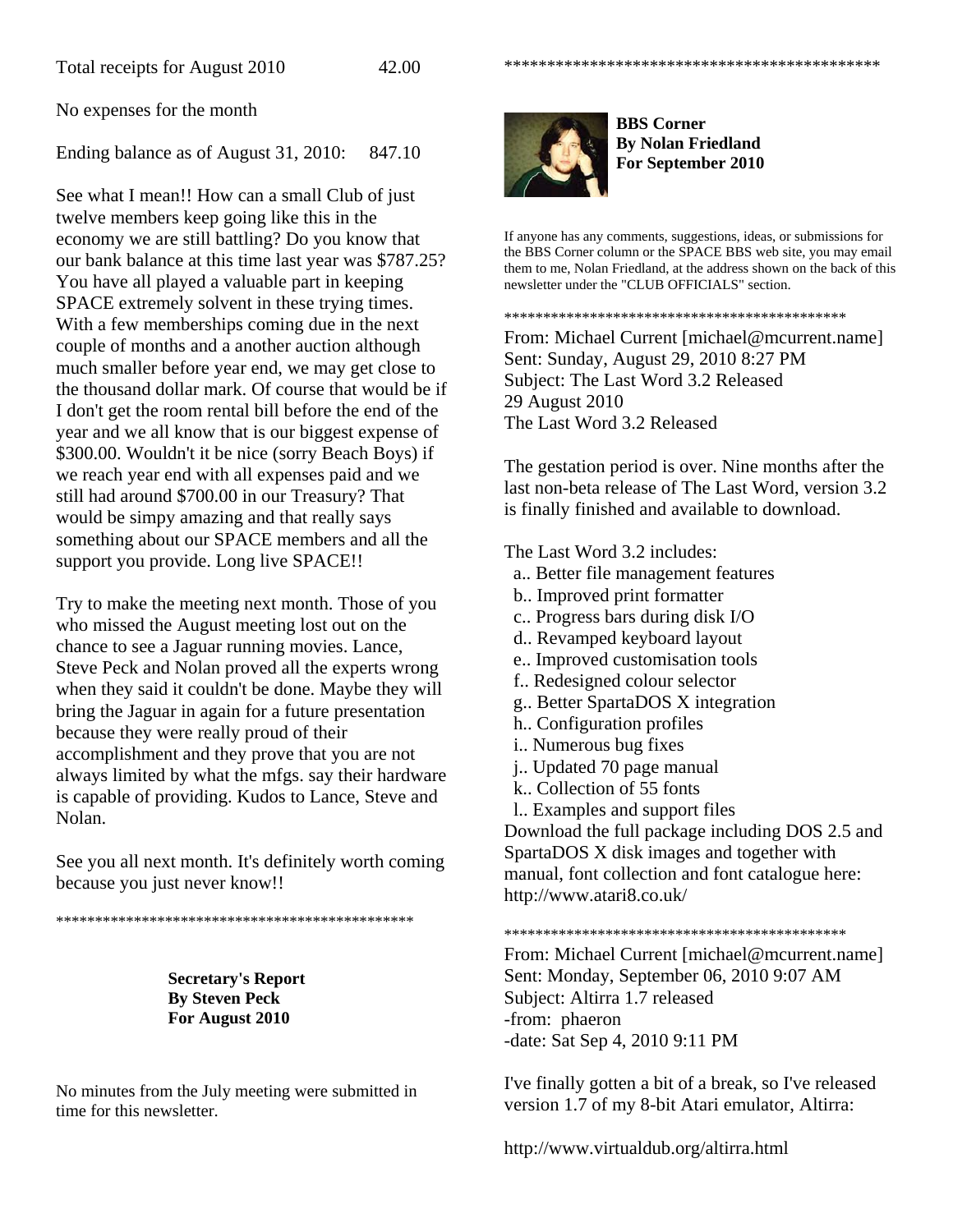This version supersedes all 1.7 test releases. There won't be surprises for anyone who's been following those, but here are some highlights since 1.6 (full changelist is on the website):

a.. Display is now accelerated on secondary monitors.

b. Support for emulation of flash cartridges and MyIDE.

c.. Keyboard tweaks.

d.. Portable mode.

e.. Video recording.

f.. Many fixes to undocumented CPU instruction execution.

g.. Debugger stability fixes.

h.. Disk write corruption fixes.

i.. Several compatibility fixes and improvements to the HLE kernel.

I've also updated the Hardware Manual, which now documents a few other corner cases such as the asymmetry in two-tone mode. I also corrected all of the cycle count numbers in the doc to be one lower to match the HPOS counter, with missile DMA at cycle 113 rather than cycle 0. Altirra itself still uses 0 for now since it's a big change to fix that, which I wasn't going to try for 1.7.

Thanks for everyone who has tested the emulator, given feedback, submitted bug reports, etc. If you have suggestions, feel free to drop me a note. I've got a big backlog already, so I don't know what I'm going to be doing for 1.8, but I've love to hear what you think. I have some known hardware issues I plan to address, like bits 6/7 of PACTL/PBCTL, but I was thinking of also trying to address some UI issues, like not dumping into the debugger by default on a crash.